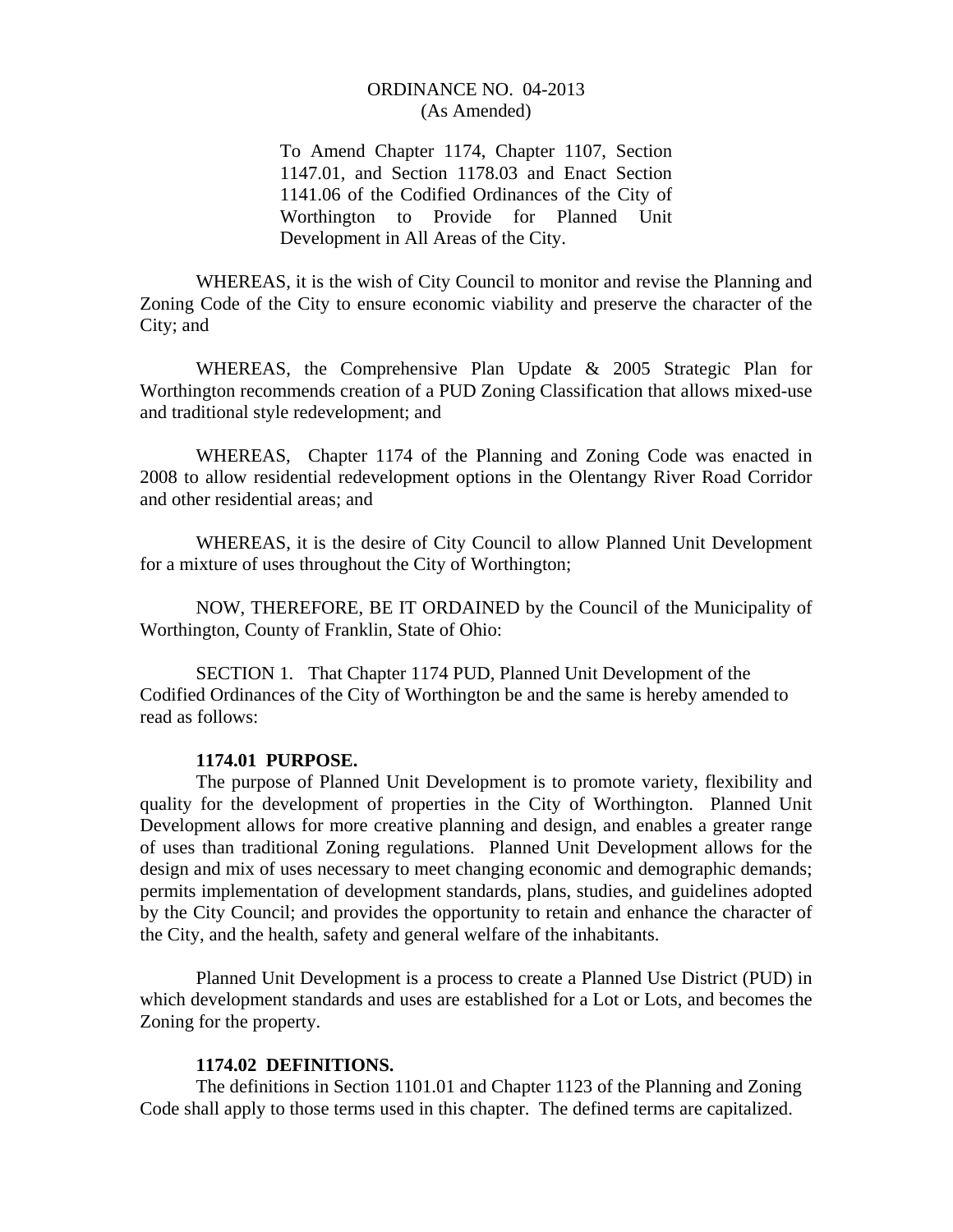#### **1174.03 GENERAL PROVISIONS.**

- (a) Preliminary Plan. The Preliminary Plan shall be submitted to the Municipal Planning Commission to make a recommendation to the City Council, and which, if approved by the City Council, becomes the Zoning for the property and permits preparation of the Final Plan. The Preliminary Plan shall establish uses and development standards for the property as detailed in drawings and Development Standards Text.
- (b) Final Plan. The Final Plan shall be submitted to the Municipal Planning Commission to review for conformance to the adopted PUD. The Final Plan may be approved in phases, each of which shall implement the Development Standards and confirm uses for the property as detailed in drawings and Development Standards Text.
- (c) Subdivision. Preliminary and Final Subdivision Plats may be reviewed and approved with a Preliminary Plan, and shall be in accordance with Title One of the Planning and Zoning Code except as otherwise addressed pursuant to the PUD application and approval.
- (d) Overlay Districts: Any PUD located in an Overlay District or the Architectural Review District as defined in the Codified Ordinances of the City of Worthington shall comply with the development standards of the District, except as otherwise provided expressly varied in the Preliminary Plan.
- (e) Ownership. The project area shall be in ownership or control by the applicant or the applicant's designee at the time the application is made for a PUD. Subsequent transfer of property shall not alter the applicability of the PUD application, or approved Preliminary and Final Plans.
- (f) Retail. Retail uses in any PUD shall be limited to 20,000 square feet in gross floor area.

#### **1174.04 ALLOWABLE USES**.

The mix of uses allowed in a PUD shall meet changing economic and demographic demands; permit implementation of development standards, plans, studies and guidelines adopted by the City Council; and/or provide the opportunity to retain and enhance the character of the City, and the health, safety and general welfare of the inhabitants.

# **1174.05 DEVELOPMENT STANDARDS AND DEVELOPMENT STANDARDS TEXT.**

Development Standards Text shall be a comprehensive narrative detailing the Development Standards for the proposed development, including without limitation the following: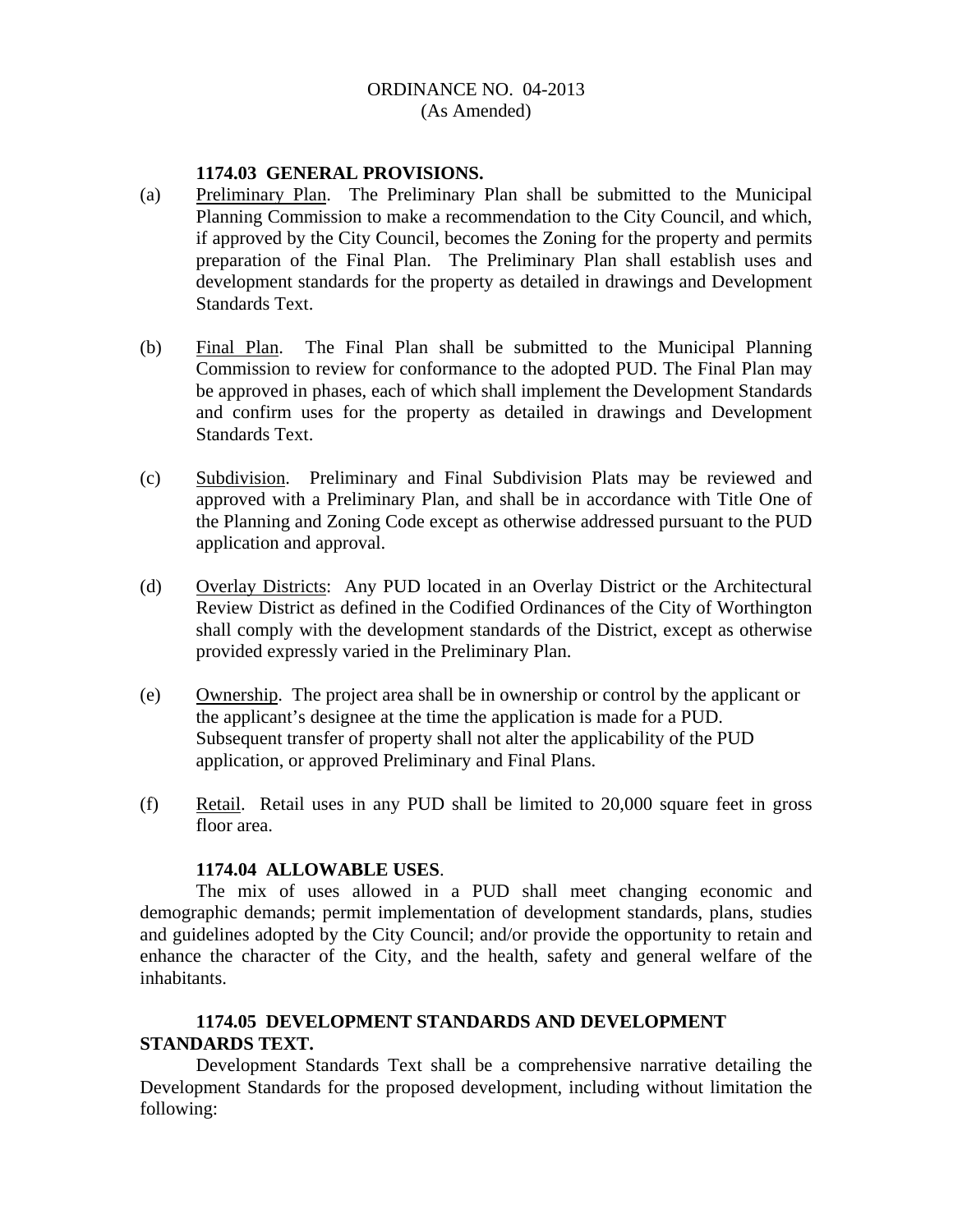- (a) Design Regulations:
	- (1) Character. The proposed PUD shall consist of an integrated and harmonious design with properly arranged traffic and parking facilities and landscaping. The PUD shall fit harmoniously into and shall not adversely affect adjoining and surrounding properties, Roadways & public facilities.
	- (2) Design. Site layout, Buildings, Accessory Structures, landscaping and lighting shall be compatible with or enhance the surrounding neighborhood and community.
	- (3) Screening. Commercial and industrial uses, including parking facilities and refuse containers, shall be permanently screened from all adjoining residential uses.
	- (4) Tract Coverage. The ground area occupied by all Buildings shall be balanced with green space to soften the appearance of the development. Total Lot/tract coverage shall be set forth in the PUD documents.
- (b) Traffic and Parking:
	- (1) Traffic. Adequate ingress and egress shall be provided as part of the PUD. The proposed PUD shall be located so that reasonably direct traffic access is supplied from major thoroughfares and where congestion will not likely be created by the proposed development. Where potential congestion may be alleviated by installation of Improvements on streets abutting the development, the developer shall be required to pay the cost of the construction of Improvements and shall dedicate or deed lands necessary for street widening purposes when so required by the City. A traffic study shall be provided by the applicant as required by the City.
	- (2) Parking. Parking shall adhere to the following standards:
		- A. Design. Parking and service areas shall be designed and located to protect the character of the area.
		- B. Non-residential Uses. Parking shall be adequate to serve the proposed uses, but shall in no case exceed one-hundred and twenty (120) percent of the parking requirement in Section 1171.01**.**
		- C. Residential Uses. There shall not be less than one parking space per Dwelling Unit.
		- D. Bicycle Parking. Bicycle parking should be adequate to serve the proposed uses.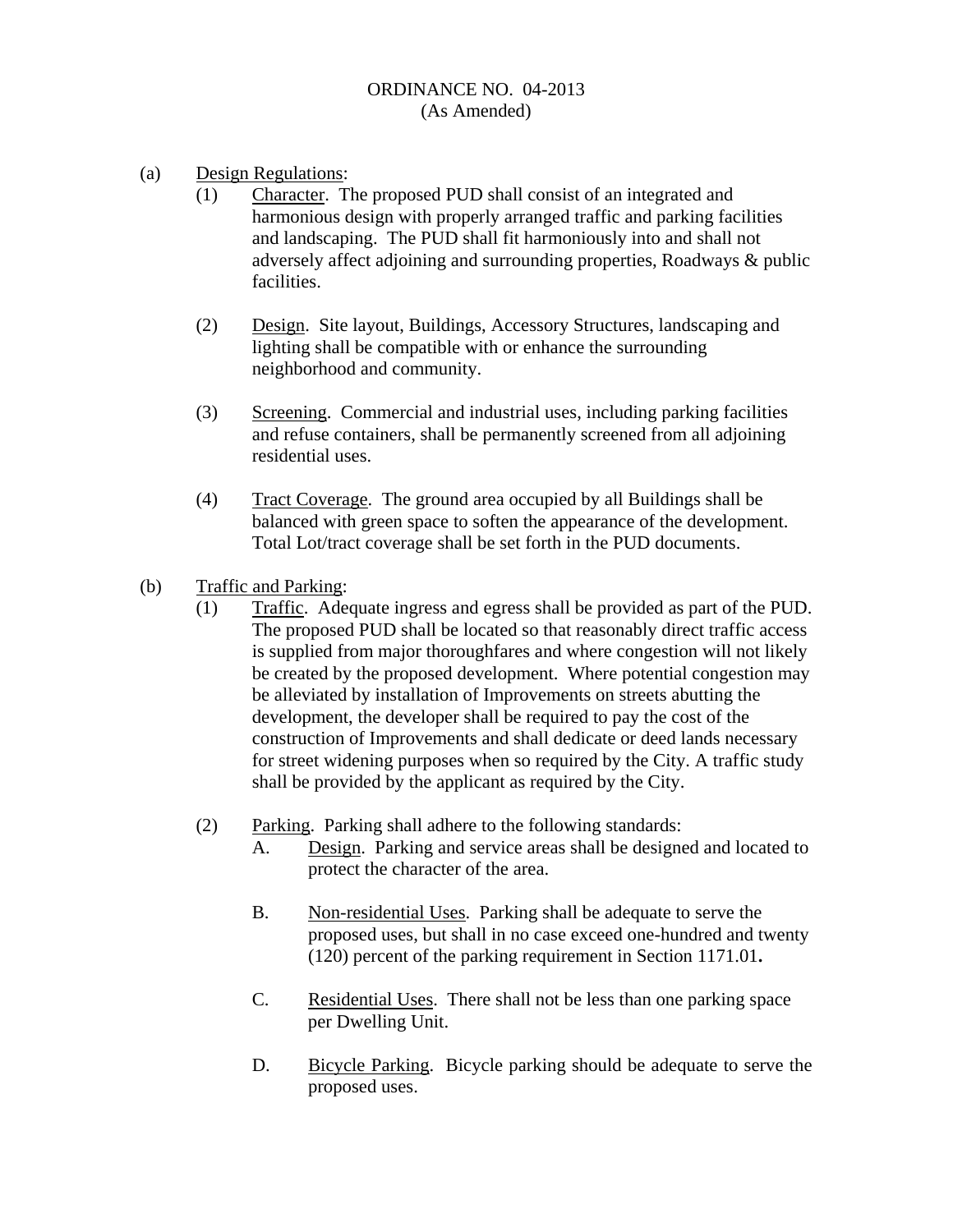- (c) General Requirements:
	- (1) Environment. The City may request environmental studies for the property, and may request and receive reports and studies from any agency having jurisdiction over the property, indicating whether there are any environmental issues that would affect the property and/or surrounding properties with the proposed development.
	- (2) Natural Features.
		- A. The Municipal Planning Commission shall not recommend a PUD unless it finds that such development preserves, restores, maintains and/or enhances: (1) Natural Features and (2) the character of the surrounding neighborhood and community.
		- B. The Municipal Planning Commission shall not recommend a PUD if it finds that the Natural Features on such property have been or will be removed, damaged, altered or destroyed in anticipation of development until agreement is reached between the applicant and the Municipal Planning Commission on permanent restoration of Natural Features. All healthy trees 6" caliper or larger shall be retained, or replaced with total tree trunk equal in diameter to the removed tree, and this shall be documented as part of an approved Natural Features preservation plan and/or landscape plan. In the event the Municipal Planning Commission determines that full replacement would result in the unreasonable crowding of trees upon the Lot, or that such replacement is not feasible given site conditions, a fee of four hundred fifty dollars (\$450.00) per caliper inch of trees lost and not replaced on such property shall be paid in cash to the City for deposit in the Special Parks Fund. Such deposits shall be used for reforestation on public property.
	- (3) Public Area Payments.
		- A. The City Council shall determine whether a portion of such PUD should be dedicated on the plan to a public agency for park, playground or recreational uses. Such dedication may be required only if the City Council determines that there is a need for such property and that the dedication is related both in nature and extent to the impact that the proposed development will have on the parks and recreation system.
		- B. Whenever commercial or industrial space is created as part of a PUD, then the developer or owner, as the case may be, shall make a cash payment to the City in the amount of one hundred dollars (\$100.00) per 1000 gross square feet of new or expanded commercial or industrial space for deposit in the Special Parks Fund. Such deposits shall be used for costs associated with the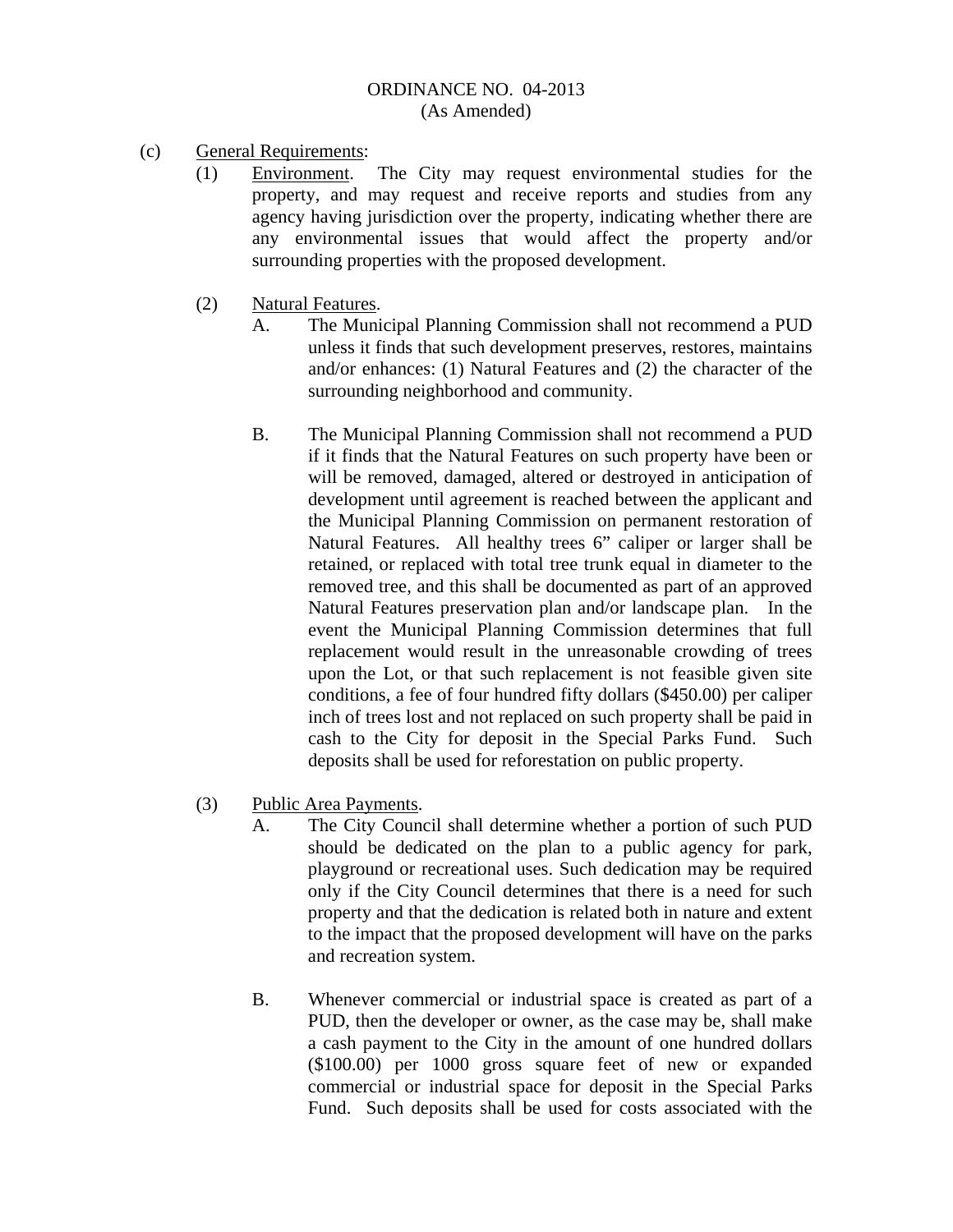City's parks, playground and recreation areas. This section shall not apply to any PUD for which a dedication of land to the City was required pursuant to subsection (A) hereof.

- C. Whenever any new Dwelling Units are created as part of a PUD, then the developer or owner, as the case may be, shall make a cash payment to the City in the amount of two hundred fifty dollars (\$250.00) per each new Dwelling Unit created for deposit in the Special Parks Fund. Such deposits shall be used for costs associated with the City's parks, playground and recreation areas. This section shall not apply to any PUD for which a dedication of land to the City was required pursuant to subsection (A) hereof.
- D. The public area payment required by this section shall be made prior to the issuance of the building permit for the project.
- (4) Public Space Amenities. A minimum of one Public Space Amenity as approved by the Municipal Planning Commission shall be required for every five-thousand (5000) square feet of gross floor area of multiple family dwelling, commercial or industrial space that is new in the PUD. Public Space Amenities are elements that directly affect the quality and character of the public domain such as:
	- A. An accessible plaza or courtyard designed for public use with a minimum area of two-hundred fifty (250) square feet:
	- B. Sitting space (e.g. dining area, benches, or ledges) which is a minimum of sixteen (16) inches in height and forty-eight (48) inches in width;
	- C. Public art;
	- D. Decorative planters;
	- E. Bicycle racks;
	- F. Permanent fountains or other Water Features;
	- G. Decorative waste receptacles;
	- H. Decorative pedestrian lighting; and
	- I. Other items approved by the Municipal Planning Commission

# **1174.06 PRELIMINARY PLAN SUBMISSION REQUIREMENTS.**

(a) Requests to rezone land as a PUD shall be submitted to the Municipal Planning Commission with an application, a Preliminary Plan and Development Standards Text. At the time of filing the PUD application, the applicant shall pay a fee of three hundred fifty dollars (\$350.00), plus twenty-five dollars (\$25.00) for each acre of land included in the request, no part of which shall be refundable.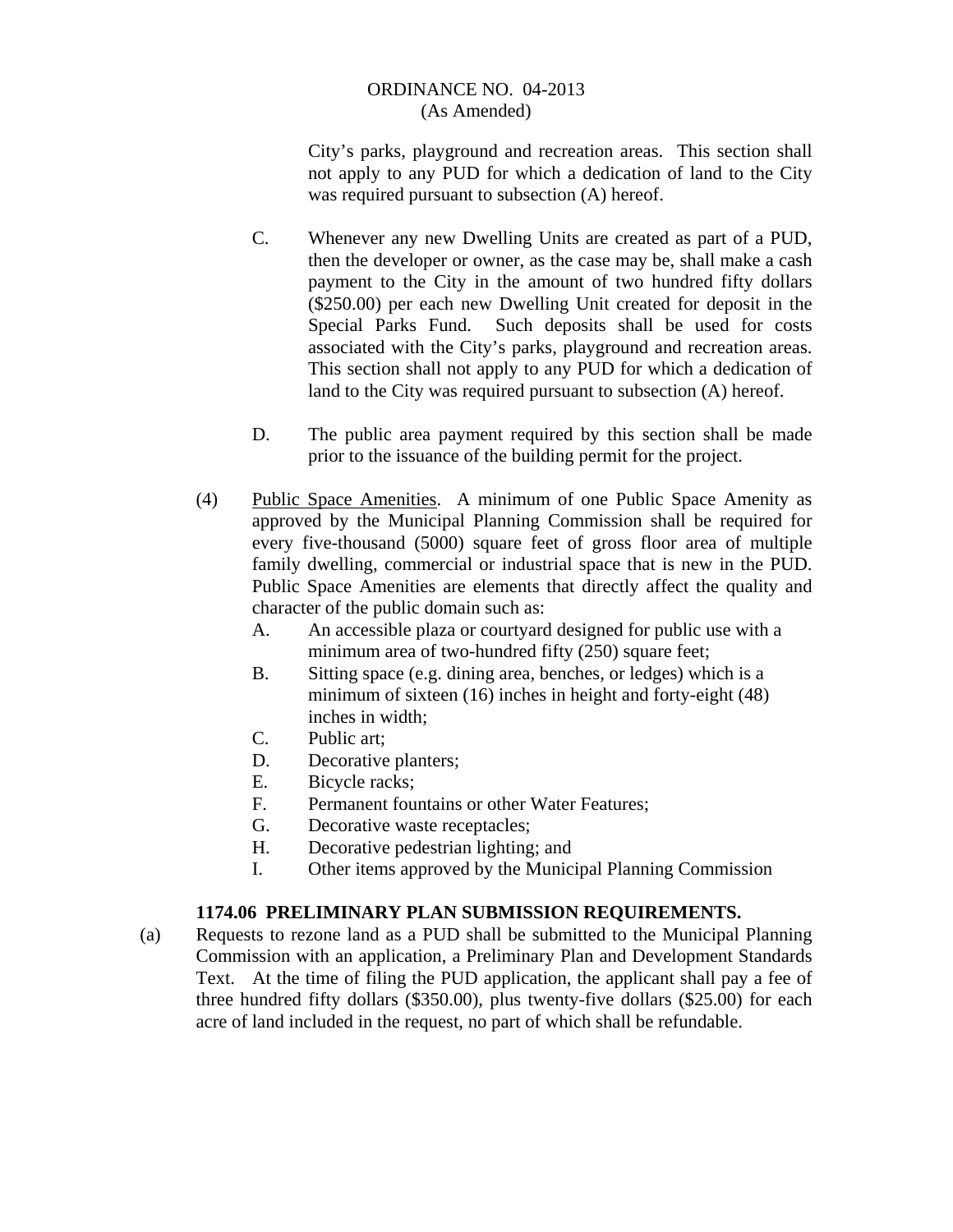- (b) The Preliminary Plan submittal shall include the following:
	- (1) A legal description and vicinity map showing the property lines, streets, existing Zoning, and land uses within 300 feet of the area proposed for the PUD;
	- (2) Names and addresses of owners, developers and the registered land surveyor, engineer or architect who made the plan;
	- (3) Date, north arrow and total acreage of the site;
	- (4) A topographical survey of all land included in the application and such other land adjoining the subject property as may be reasonably required by the City. The topographical survey shall show two foot contours or contours at an interval as may be required by the Municipal Planning Commission to delineate the character of the land included in the application and such adjoining land as may be affected by the application. Elevations shall be based on North American Vertical Datum of 1988 (NAVD88). In lands contiguous to or adjacent to the flood plain of the Olentangy River, existing contours shall be shown in accordance with the elevations set forth in Chapter 1105;
	- (5) Existing Structures, parking and traffic facilities, Easements and public Rights-of-Way on the subject property as well as within 300 feet of the area proposed for PUD;
	- (6) Existing sewers, water mains, culverts and other underground facilities within the tract and in the vicinity, indicating pipe size, grades and exact locations;
	- (7) The location of Natural Features and provisions necessary to preserve and/or restore and maintain them to maintain the character of the surrounding neighborhood and community;
	- (8) A tree preservation plan showing all existing trees 6" caliper or larger;
	- (9) A preliminary grading plan;
	- (10) Preliminary design and location of Structures, Accessory Structures, streets, drives, traffic patterns, Sidewalks or Recreation Paths, parking, entry features, site lighting, landscaping, screening, Public Space Amenities and other features as required by the City;
	- (11) The proposed provision of water, sanitary sewer and surface drainage facilities, including engineering feasibility studies or other evidence of reasonableness of such facilities;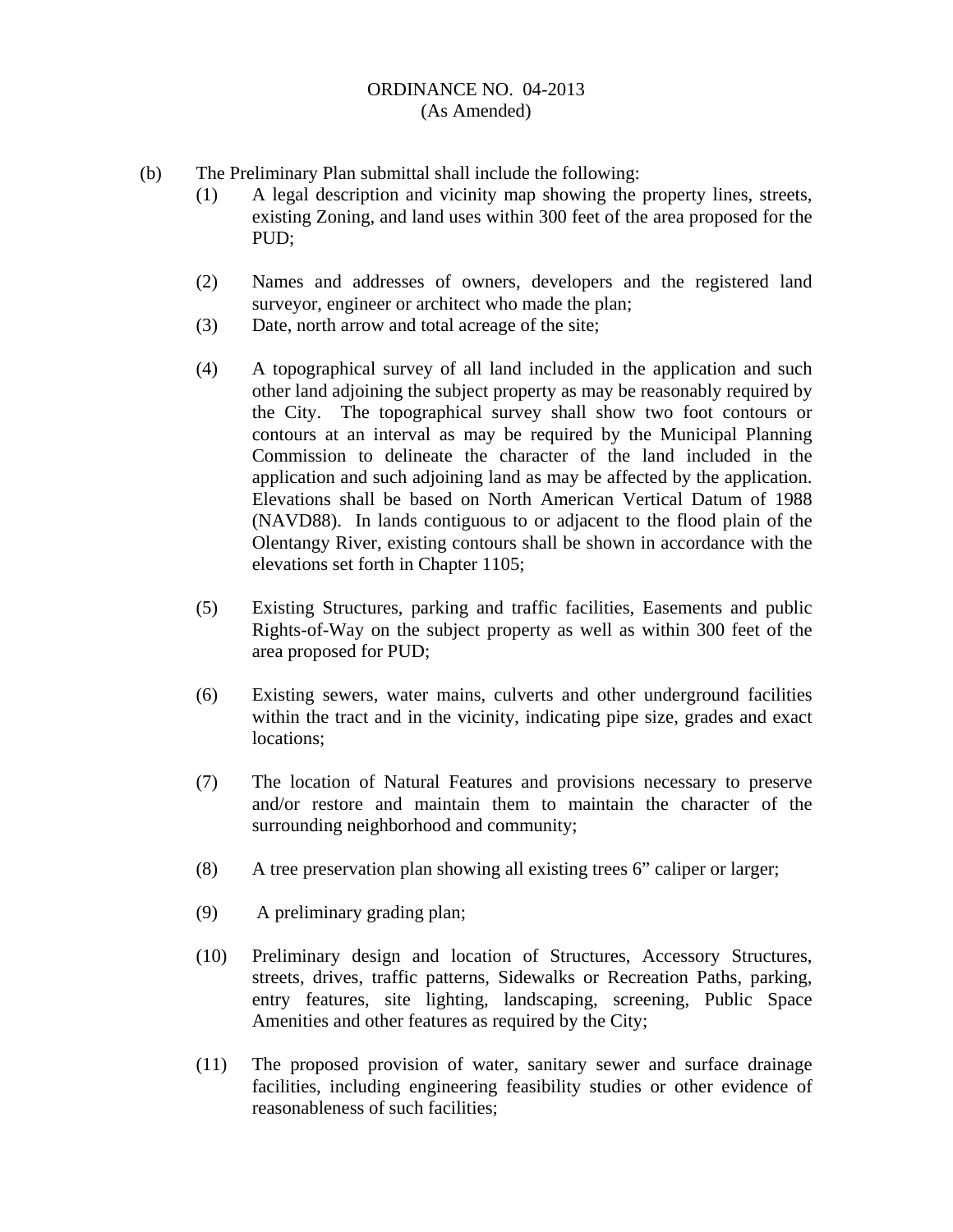- (12) Parcels of land intended to be dedicated or temporarily reserved for public use, or reserved by deed covenant, and the condition proposed for such covenants and for the dedications;
- (13) Proposed Easements;
- (14) Proposed number of Dwelling Units per acre;
- (15) Proposed uses, including area of land devoted to each use;
- (16) Proposed phasing of development of the site, including a schedule for construction of each phase;
- (17) Homeowners or commercial owners' association materials;
- (18) Development Standards Text; and
- (19) Any additional information as required by the Municipal Planning Commission and the City Council.

# **1174.07 FINAL PLAN SUBMISSION REQUIREMENTS.**

- (a) After approval by the City Council of the PUD Ordinance and prior to beginning construction of each phase of the development, Final Plans addressing one or more phases of the proposed development shall be submitted to the Municipal Planning Commission. At the time of filing each Final Plan application, the applicant shall pay a fee of two-hundred dollars (\$200.00), no part of which shall be refundable. No Final Plan shall be approved until the effective date of said Ordinance.
- (b) Final Plan submittals shall include the following:
	- (1) An exhibit showing which phases of the Preliminary Plan are part of the proposed Final Plan, with all phases annotated as to the as-built conditions;
	- (2) An updated construction schedule;
	- (3) All items required in the Preliminary Plan, revised as necessary to meet the approved PUD Ordinance;
	- (4) Proposed final design and location of Structures, Accessory Structures, streets, drives, Sidewalks or Recreation Paths, parking, entry features, site lighting, landscaping, screening and other features as required by the City;
	- (5) Evidence that the applicant has sufficient control over the land to undertake the proposed development; and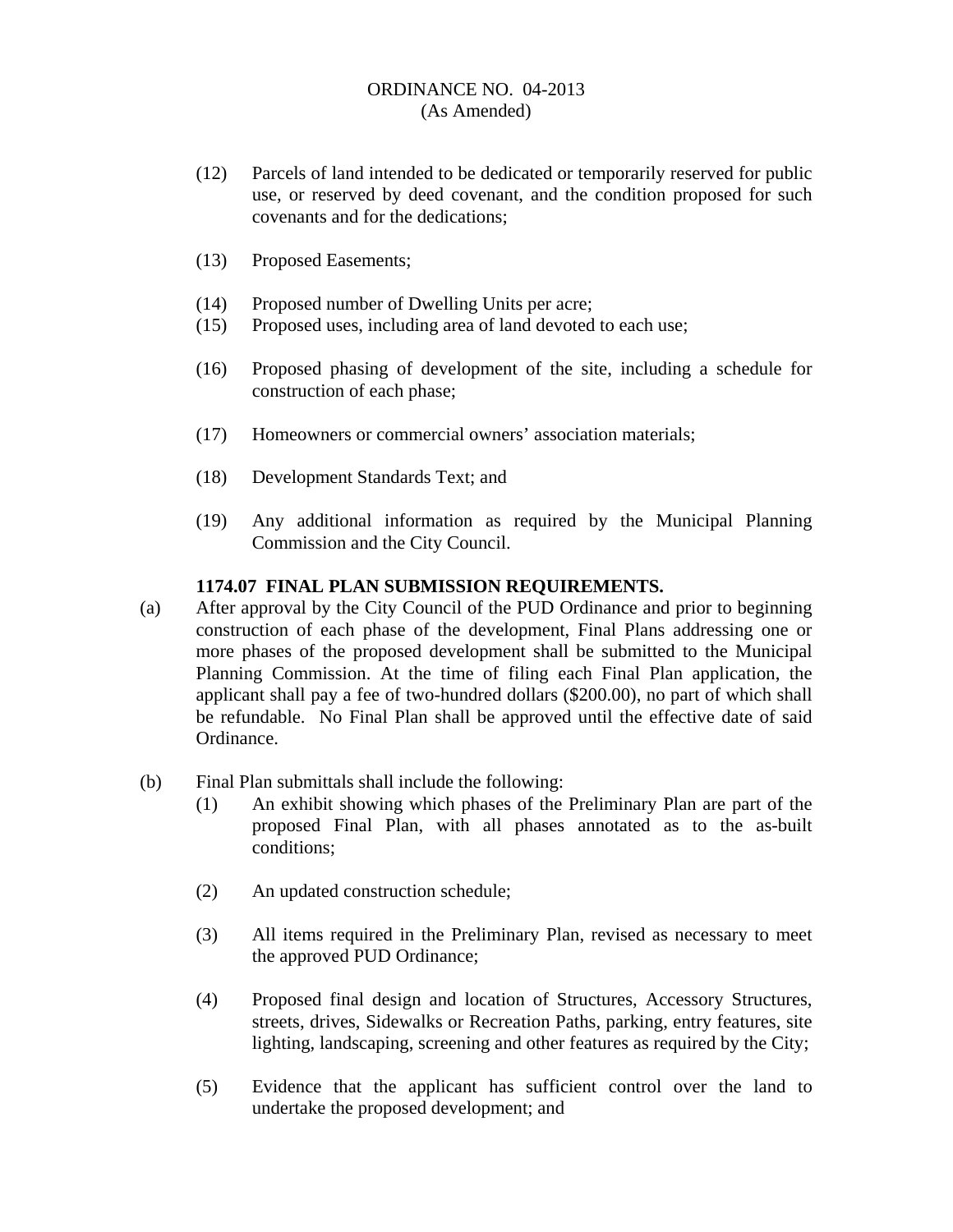- (6) Covenants and other restrictions which will be imposed upon the use of the land, Buildings, and Structures, and a copy of any bylaws.
- (c) For any development involving the extension of utilities, the owner shall also submit conceptual utility drawings containing the following information:
	- (1) The pipe size, slope, manholes and location of the sanitary sewer system;
	- (2) The size, shape and slope for all pipes, channels and basins of the storm sewer system with accompanying storm drainage calculations;
	- (3) The size and location of water lines and fire hydrants; and
	- (4) Street or drive grades, cross sections, elevations and contours at two foot intervals.
	- (5) If a conceptual utility plan is required, the applicant shall pay a fee of fifty dollars (\$50.00) per acre for each acre in the development; however, such fee shall not be less than two hundred fifty dollars (\$250.00) for the purposes of reviewing such utility plans.

# **1174.08 PUD PROCEDURES.**

- (a) Pre-application. The applicant may request review and feedback from City staff and/or the Municipal Planning Commission prior to preparing a Preliminary Plan. No discussions, opinions, or suggestions provided shall bind the applicant, or the City, or be relied upon by the applicant to indicate subsequent approval or disapproval by the City.
- (b) Preliminary Plan.
	- (1) Municipal Planning Commission. The Municipal Planning Commission shall recommend to the City Council that the application for PUD be approved as requested, approved with modifications, or disapproved. In the event the Municipal Planning Commission disapproves the application, the petitioner may elect not to have the same recommended to the City Council.
	- (2) City Council. Upon receipt of the recommendation of the Municipal Planning Commission, the requested PUD shall be set forth in Ordinance form and shall thereafter be introduced in writing at a meeting of the City Council, and the City Council shall fix a date for a public hearing. Such hearing may be held on but not before the fourteenth day following the fixing of the date or on any day thereafter. Notice of the public hearing shall be given by announcement of the day, hour, place and subject, one time, in a newspaper of general circulation in the City, and the hearing date and time shall be posted on the property to be considered for the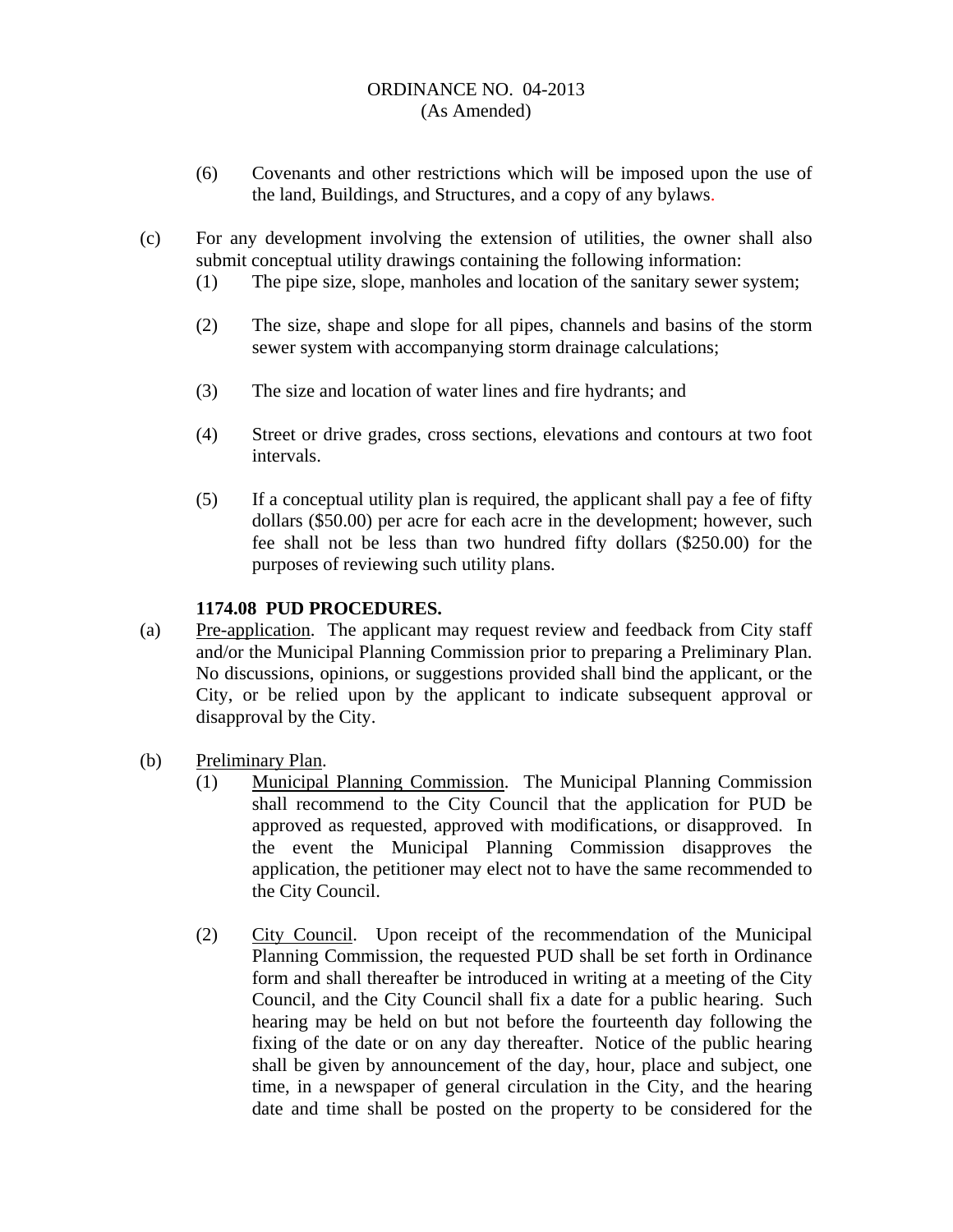PUD. During the period between the fixing of the date of the hearing and the date of the hearing, the Preliminary Plan, shall be kept on file in the office of the Planning and Building Department for public examination during regular office hours. The availability of such materials shall be indicated in the published notice of the hearing.

 After receiving from the Municipal Planning Commission the recommendations for the proposed PUD and after holding the above public hearing, the City Council shall consider such recommendations and vote on the passage of the proposed PUD Ordinance. The City Council may, by a majority of all its members, adopt or reject the proposed Ordinance, with or without change.

- (c) Final Plans.
	- (1) The Municipal Planning Commission shall review Final Plans for compliance with the approved PUD Ordinance and shall:
		- A. Approve the Final Plan as requested;
		- B. Approve the Final Plan with modifications as agreed by the applicant which do not change the essential character of the approved PUD and do not need review by the City Council;
		- C. Recommend the Final Plan to the City Council with changes that require an amendment to the PUD Ordinance; or
		- D. Disapprove the proposed Final Plan when said plan does not meet the requirements of the PUD.
	- (2) Requested modifications to the approved Final Plans shall be reviewed according to the following:
		- A. City Staff. The City staff may authorize minor design modifications that are required to correct any undetected errors or that are consistent with the purpose of the approved Final Plan. Such modifications shall be limited to:
			- 1. Minor adjustments in lot lines provided no additional lots are created;
			- 2. Minor adjustments in location of Building footprints and parking lots, provided the perimeter required Yards remain in compliance;
			- 3. Minor adjustments in Building height;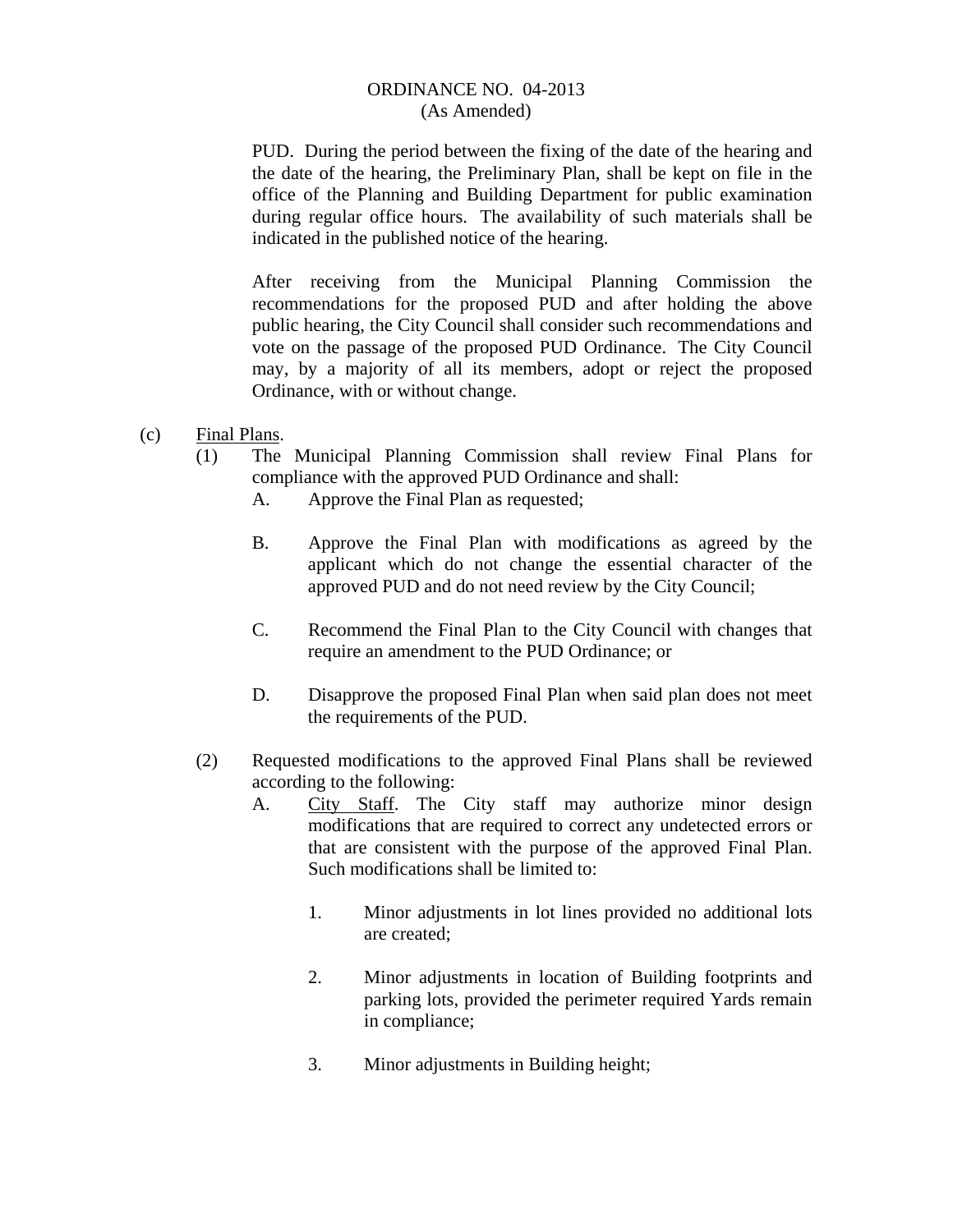- 4. Minor modifications in Structure design and materials, and lighting provided there is the same general appearance; and
- 5. Minor modifications of landscaping, including substitution of materials.
- B. Municipal Planning Commission. The Municipal Planning Commission shall review modifications other than those listed in the above section, and any of the above modifications as recommended by City staff.
	- 1. Should the Municipal Planning Commission find that such modification keeps the essential character of the approved PUD, and does not require an amendment to the PUD Ordinance, the Municipal Planning Commission shall approve such modification.
	- 2. Should the Municipal Planning Commission find that such modification requires an amendment to the PUD Ordinance, the Municipal Planning Commission shall forward a recommendation of approval or denial to the City Council for such amendment.
	- 3. At the time of filing of an application to modify the Final Plan for review by the Municipal Planning Commission, the applicant shall pay a fee of one-hundred dollars (\$100.00), no part of which shall be refundable.
- (d) Appeal. Any person, firm or corporation, or any officer, department, board or agency of the City who has been aggrieved or affected by any decision of the Municipal Planning Commission involving an application for a Final Plan for a PUD, or any member of the City Council, whether or not aggrieved or affected, may appeal such decision to the City Council by filing notice of intent to appeal within seven days of the date of the decision, and filing a petition with the Clerk of Council within fifteen days from the date of the decision and setting forth the facts of the case. The City Council shall hold a public hearing on such appeal not later than thirty days after such petition has been filed with the Clerk of Council. The City Council, by an affirmative vote of four of its members, shall decide the matter on the merits of the case after giving due consideration to the deliberations and decisions of the Municipal Planning Commission and the City Council's decision shall be final.
- (e) Expiration. Each phase of the total project shall be started and completed within the dates specified in the Preliminary Plan approval or: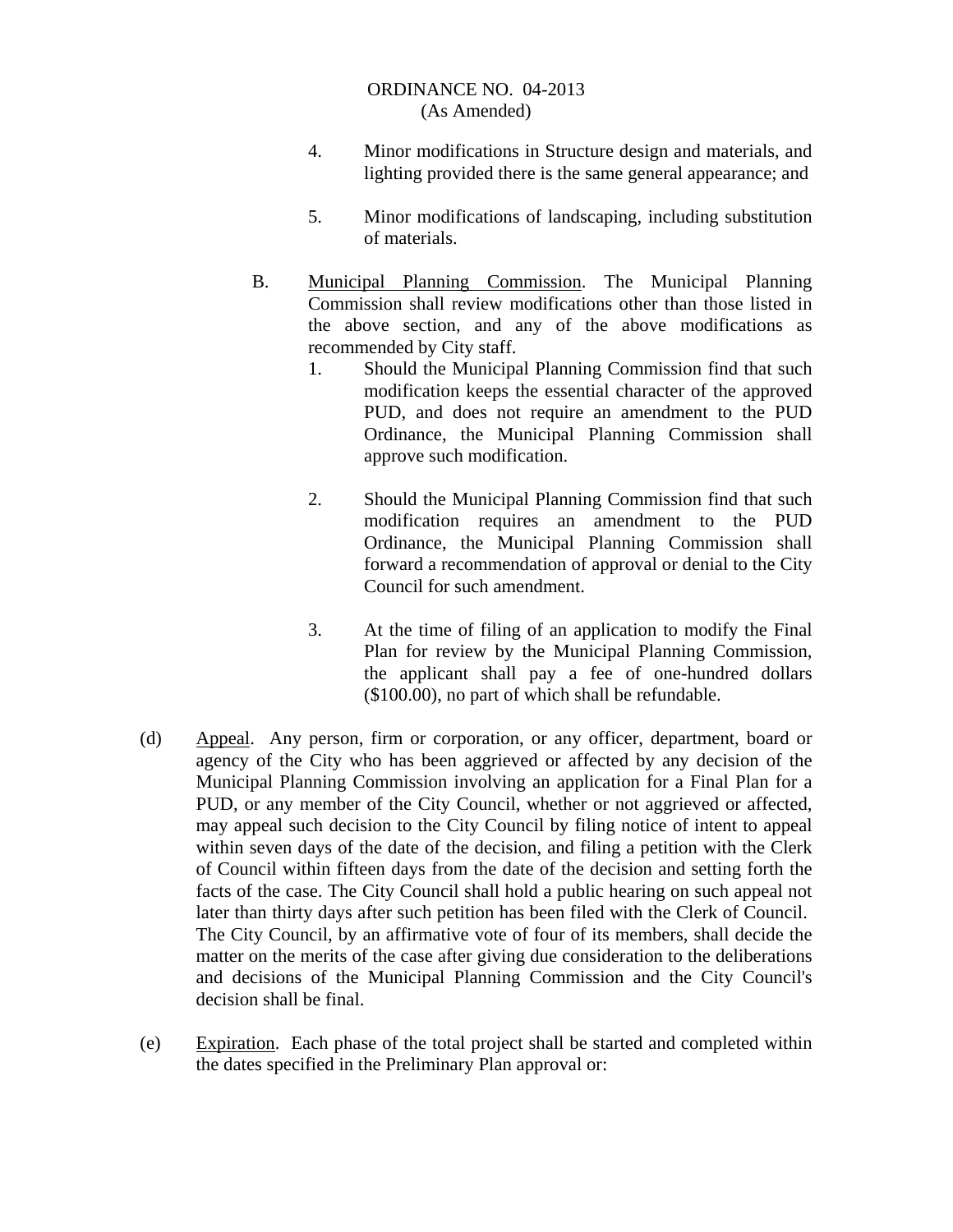- (1) The City Council may grant an extension of the PUD approval for good cause shown if such request for extension is made prior to expiration;
- (2) A new application may be submitted for Preliminary Plan approval;
- (3) The City may change the Zoning of the property to another Zoning District as may be determined appropriate by the City Council.

# **1174.09 GUARANTEE OF NATURAL FEATURES WORK.**

- (a) Prior to beginning construction, the owner or developer shall provide a bond, letter of credit acceptable to the City, or a certified check, guaranteeing the work of preserving and/or restoring and maintaining Natural Features. The bond, letter of credit or check shall be in an amount equal to the estimated cost of the work of preserving and/or restoring and maintaining Natural Features, and the same shall be released upon acceptance of the Natural Features work by the City and upon the furnishing by the owner or developer of an additional bond or letter of credit acceptable to the City, or a certified check in an amount equal to ten percent (10%) of the estimated cost of the Natural Features work to guarantee maintenance of the Improvements and the Natural Features work for a period of one year.
- (b) The owner or developer shall, prior to beginning construction, deposit with the Director of Finance a sum of money as prescribed by the City Engineer to defray the cost of inspection and whatever engineering services may be required**,** and expense incurred by the City in the installation of any public improvements. Should the amount of such deposit be insufficient to pay the cost thereof, the developer shall immediately, upon demand, deposit such additional sums as are estimated by the Director to be necessary. Upon completion and acceptance of the improvement, any unexpended balance remaining from such deposit or deposits shall be refunded.

# **1174.10 COORDINATION WITH OTHER PROVISIONS OF PART 11, PLANNING AND ZONING CODE**

For any applicable procedures or requirements not contained or referenced in this Chapter, procedures and requirements contained elsewhere in Part 11 of Codified Ordinances shall govern. In the event any procedures or requirements contained in this Chapter conflict with procedures or requirements contained elsewhere in Part 11 of the codified Ordinances, the procedures or requirements contained within this chapter shall have precedence and shall govern.

SECTION 2. That Chapter 1107 of the Codified Ordinances of the City of Worthington, Variances, be and the same is hereby amended to read as follows: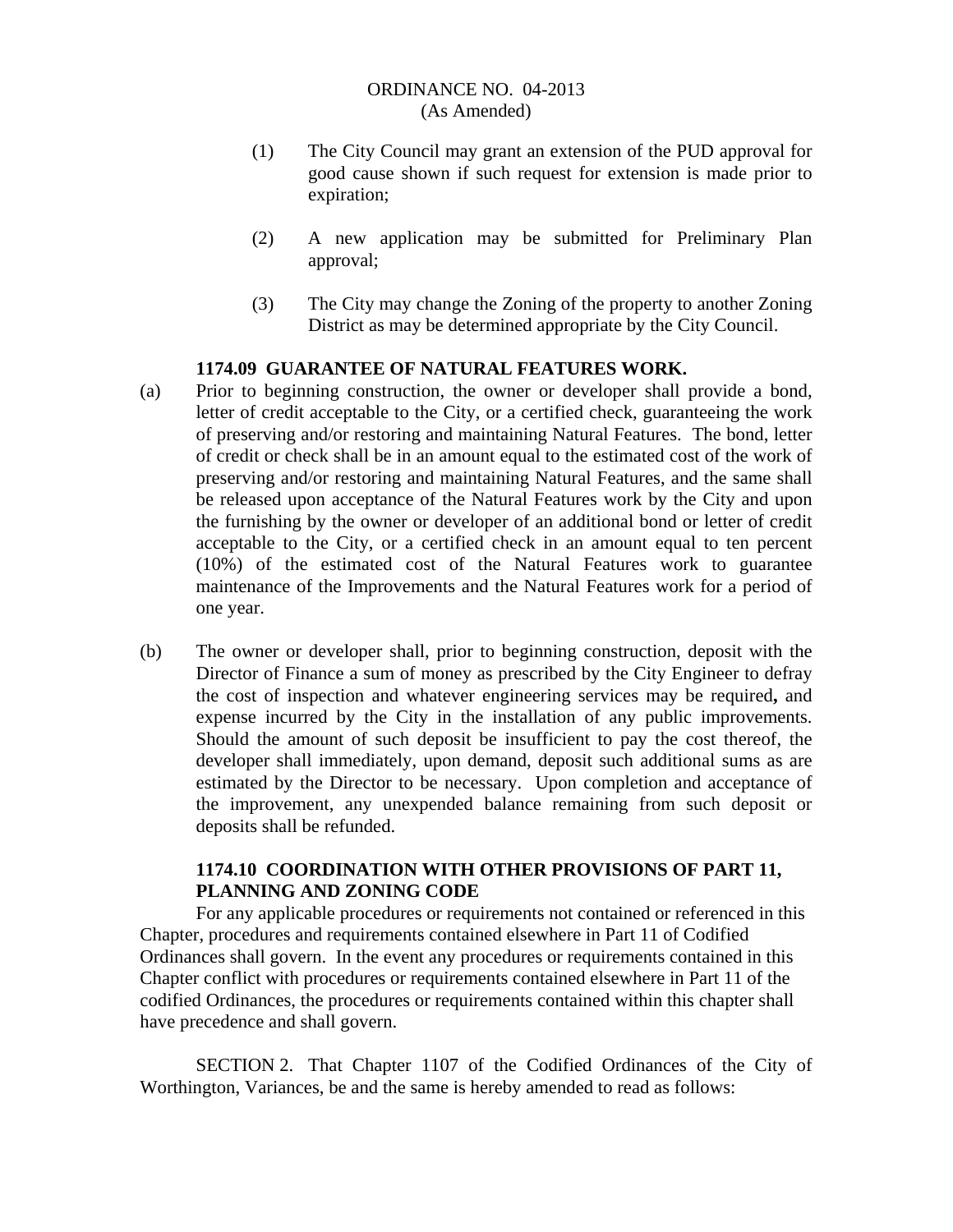### 1107.01 VARIATIONS BY COUNCIL ACTION.

On recommendation of the Municipal Planning Commission, or on its own initiative, Council may by Ordinance, permit variations from the standards established in the Planning and Zoning Code with regard to the approval of a Subdivision, Development Plan, or Planned Use District in order to afford justice and address practical difficulties to interested persons. Council may by Resolution permit variations from the standards established in the Planning and Zoning Code with regard to the approval of an Amendment to a Development Plan. Once Council grants a variation or exception, the approval of the same by the Board of Zoning appeals is not required.

SECTION 3. That Section 1178.03 of the Codified Ordinances of the City of Worthington, Olentangy River Road Corridor standards, be and the same is hereby amended to read as follows:

#### **1178.03 STANDARDS**

The following standards shall be applicable to all new Subdivisions and Planned Unit Developments within the above described District:

- (a) Setback: All Structures shall be the following distances from the property line:
	- (1) Olentangy River Road 50'
	- (2) Side and Rear Yards abutting existing  $\text{Lots} 40'$
	- (3) State Route 315 Right-of-Way  $60'$

Within the Setback area: retention of existing native vegetation and planting of new vegetation is expected. Fences may be appropriate in required Side and Rear Yards but shall not be placed in Front Yards or within the Olentangy River Road required setback. Accessory Structures and/or parking areas shall not be placed within the Olentangy River Road required setback.

- (b) Dwelling Units: The allowable number of Dwelling Units shall be no greater than 3.5 per acre. Dwelling Units may not be built above one another (i.e. stacked so that there are different Dwelling Units on different floors of the same Structure). The minimum living space for each Dwelling Unit shall be 1600 square feet.
- (c) Grade: Grade shall not be raised or lowered more than 2' except otherwise provided in the approved Subdivision or Planned Unit Development. In no case shall the natural bluff near the 760 foot elevation be eliminated or significantly altered.
- (d) Recreation Paths and Sidewalks: Recreation Paths or Sidewalks shall be required in the Right-of Way along Olentangy River Road, except such Recreation Paths and Sidewalks may be placed in the Setback area where needed or required. All such Recreation Paths and Sidewalks shall follow the existing grade as closely as possible, and be constructed around trees 6" caliper or larger.
- (e) Trees: All healthy trees 6" caliper or larger shall be retained, or replaced with total tree trunk equal in diameter to the removed tree.